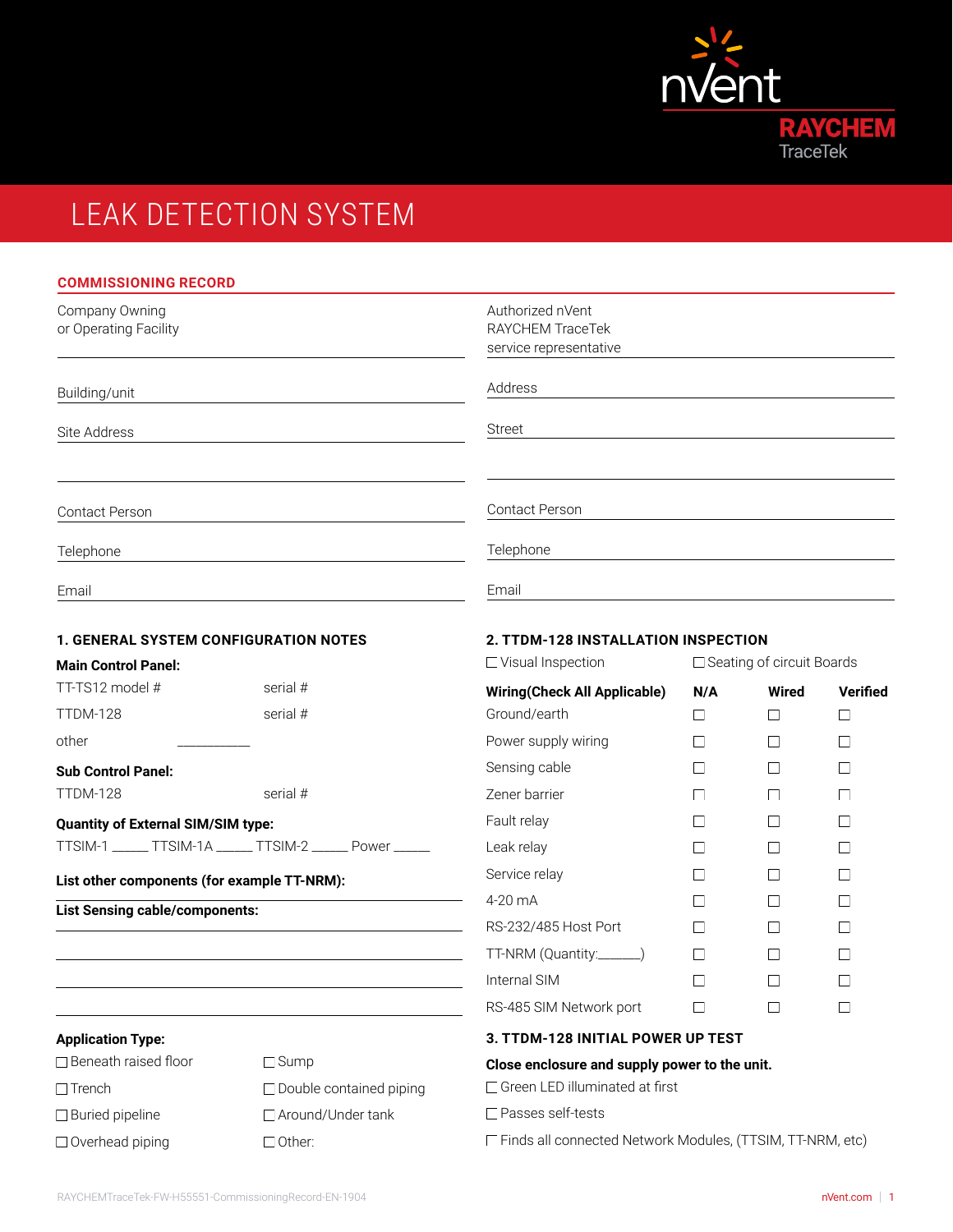#### **4. TTDM-128 GENERAL SETTINGS**

| □ Language selected: |  |
|----------------------|--|
|                      |  |

□ Affix front panel label in chosen language

□ Change time/date to local time

 $\Box$  Set units

 $\Box$ ft  $\Box$ m  $\Box$ zones

#### **5. SELF TESTS WITH UI SOFTWARE**

| $\Box$ UI Test      | $\Box$ Audio Tests  |
|---------------------|---------------------|
| $\Box$ Memory Tests | $\Box$ Display Test |
| $\Box$ SI Test      | $\Box$ Kepad        |

Alert response personnel before testing relays or other interfaces (if connected):

□ Relay Test

□ 4-20 mA Test (if installed and connected)

 $\Box$  Host port comm. Loop back test (requires transmit/receive jumper)

#### **6. LEAK AND PORT SETTINGS**

| Leak              | Default       | Other           |
|-------------------|---------------|-----------------|
| Re-alarm interval | $\Box$ Never  |                 |
| Auto-Reset        | $\Box$ Off    | ⊟ On            |
| Audible Alarm     | ⊟On           | □ Off           |
| Alarm re-flash    | $\Box$ Off    | □ On            |
| Alarm Reset       | $\Box$ Single | □ All           |
| Host port         |               |                 |
| Baud              | □9600         |                 |
| 485 Address       | 1             |                 |
| Mode switch       | $\Box$ RS 232 | <b>□ RS 485</b> |
| TDM               | Master        | Slave           |

#### **7. SIM MODULE SETTINGS**

After fully assembling the leak detection system including sensing cables/components, record SIM parameter values on Table 1 (use extra copies as necessary) for all commissioned SIM's.

#### **8. RELAY CONFIGURATION**

Complete this section for TTSIM-1A or TTSIM-2 modules, or when TT-NRMs are installed.

TT-NRM Regions and Relays:

| #              | <b>Start</b>      | <b>End</b> | ID | <b>Region</b><br><b>Relay</b> | <b>Trouble</b><br><b>Relay</b> | <b>Service</b><br><b>Relay</b> |
|----------------|-------------------|------------|----|-------------------------------|--------------------------------|--------------------------------|
|                |                   |            |    |                               |                                |                                |
| $\overline{2}$ |                   |            |    |                               |                                |                                |
| 3              |                   |            |    |                               |                                |                                |
|                | <b>SIGNATURES</b> |            |    |                               |                                |                                |

| Test performed by: | Name | Sianature | ء†د۱ |
|--------------------|------|-----------|------|
| Client acceptance: | Name | Sianature |      |

| #                | <b>Start</b> | <b>End</b>  | ID                | <b>Region</b><br><b>Relay</b> | <b>Trouble</b><br><b>Relay</b> | <b>Service</b><br><b>Relay</b> |
|------------------|--------------|-------------|-------------------|-------------------------------|--------------------------------|--------------------------------|
| $\overline{4}$   |              |             |                   |                               |                                |                                |
| 5                |              |             |                   |                               |                                |                                |
| $\boldsymbol{6}$ |              |             |                   |                               |                                |                                |
| $\overline{7}$   |              |             |                   |                               |                                |                                |
| 8                |              |             |                   |                               |                                |                                |
| 9                |              |             |                   |                               |                                |                                |
| 10.              |              |             |                   |                               |                                |                                |
|                  | SIM relay:   |             |                   |                               |                                |                                |
|                  | Alarm mode   | $\Box$ Leak | $\Box$ Leak/Break |                               | □ Leak/Break/Service           |                                |
|                  | Alarm state  | ∣On         | Off               |                               |                                |                                |

#### **9. SYSTEM MAP FOR ENTIRE LEAK DETECTION SYSTEM**

Record leak location readings for simulated leaks created at key points on the circuit for each relevant SIM address number.

Record in Table 2, which also can be used to document configuration. Use extra copies as necessary.

Alarm reset  $\Box$  Auto  $\Box$  Manual  $\Box$  Safe

This data can be used to prepare a graphical System Map, which is very desirable for customer utilization.

#### **10. OPERATION AND MAINTENANCE TESTING**

This documentation was provided and reviewed with the end user:

#### **Project specific documents:**

| $\Box$ . The contract of the contract of $\Box$ |  |
|-------------------------------------------------|--|

#### **Installation instructions:**

#### **Sensor installation instructions:**

| ___________________________ |  |
|-----------------------------|--|

#### **11. ACCEPTANCE TEST**

When sensor is subjected to a simulated leak

□ System detects and locates simulated leak

Acceptance test was performed in presence of owner's representative:

 $\Box$  Yes  $\Box$  No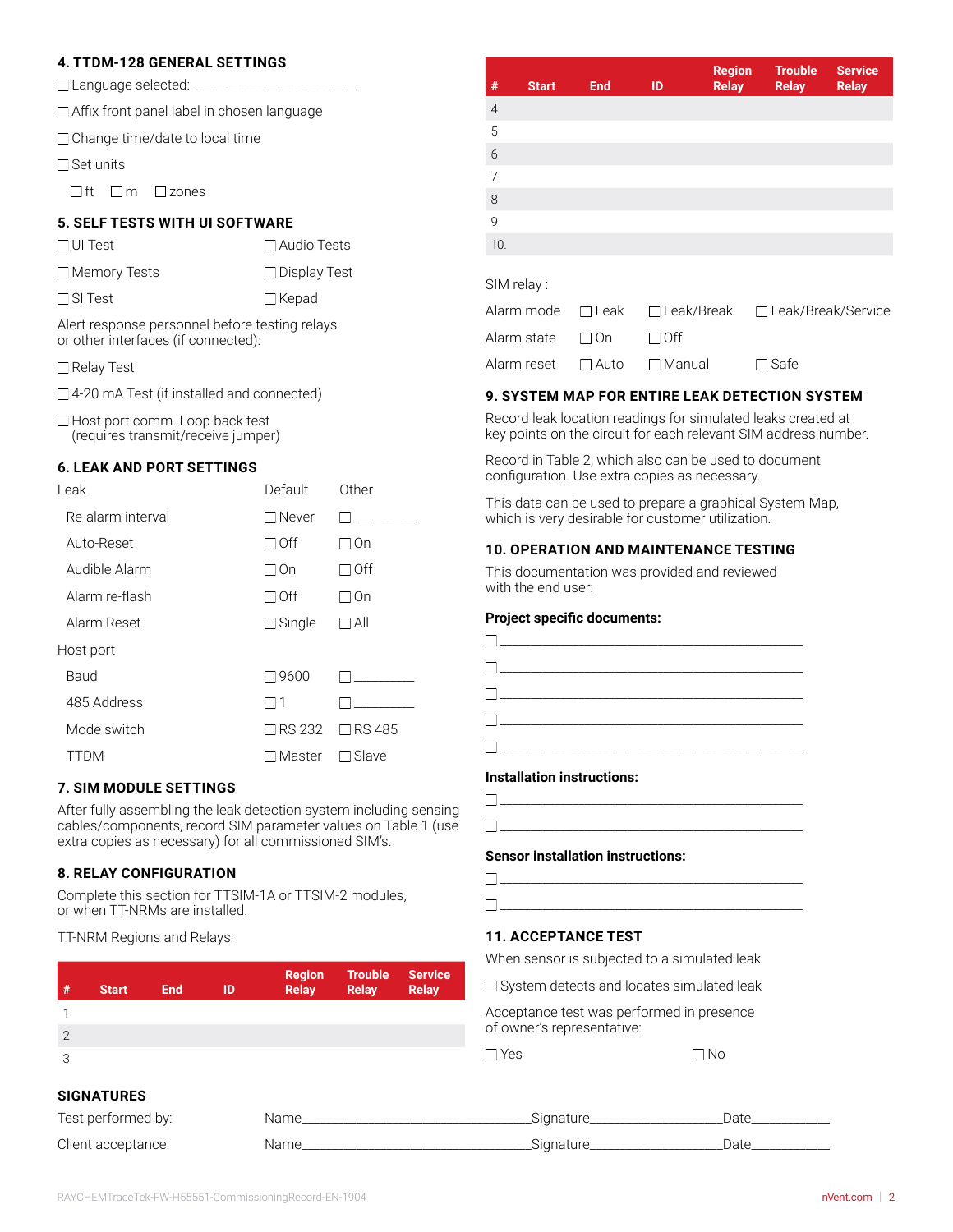### **TABLE 1 - SIM MODULE SETTINGS**

| <b>SIM Address</b>   |        | <b>SIM Address</b>   |            |
|----------------------|--------|----------------------|------------|
| ID                   |        | ID                   |            |
| Serial Number        |        | Serial Number        |            |
| Test length          | ft/m/z | Test length          | ft / m / z |
| Sense Current        | μA     | Sense Current        | μA         |
| Service alert >=     | μA     | Service alert $>=$   | μA         |
| Sense Resistance     | KΩ     | Sense Resistance     | $K\Omega$  |
| Leak alarm $\leq$    | KΩ     | Leak alarm <=        | KΩ         |
| <b>RG</b> Resistance | Ω      | <b>RG</b> Resistance | Ω          |
| <b>YB</b> Resistance | Ω      | <b>YB</b> Resistance | Ω          |
| SI Version           |        | SI Version           |            |
| SI Comm              | %      | SI Comm              | %          |
| Ground Fault Check   |        | Ground Fault Check   |            |

#### **SIM Type SIM Type**

| <b>SIM Address</b>        |        | <b>SIM Address</b>        |            |
|---------------------------|--------|---------------------------|------------|
| ID                        |        | ID                        |            |
| Serial Number             |        | Serial Number             |            |
| Test length               | ft/m/z | Test length               | ft / m / z |
| Sense Current             | μA     | Sense Current             | μA         |
| Service alert >=          | μA     | Service alert >=          | μA         |
| Sense Resistance          | KΩ     | Sense Resistance          | $K\Omega$  |
| Leak alarm $\leq$         | ΚΩ     | Leak alarm <=             | $K\Omega$  |
| <b>RG</b> Resistance      | Ω      | <b>RG</b> Resistance      | Ω          |
| <b>YB</b> Resistance      | Ω      | <b>YB</b> Resistance      | Ω          |
| SI Version                |        | SI Version                |            |
| SI Comm                   | %      | SI Comm                   | %          |
| <b>Ground Fault Check</b> |        | <b>Ground Fault Check</b> |            |

## **SIM Address SIM Address**

| ID                        |           | ID                        |            |
|---------------------------|-----------|---------------------------|------------|
| Serial Number             |           | Serial Number             |            |
| Test length               | ft/m/z    | Test length               | ft / m / z |
| Sense Current             | μA        | Sense Current             | μA         |
| Service alert >=          | μA        | Service alert >=          | μA         |
| Sense Resistance          | $K\Omega$ | Sense Resistance          | $K\Omega$  |
| Leak alarm $\leq$         | KΩ        | Leak alarm <=             | $K\Omega$  |
| <b>RG</b> Resistance      | Ω         | <b>RG</b> Resistance      | Ω          |
| <b>YB</b> Resistance      | Ω         | <b>YB</b> Resistance      | Ω          |
| SI Version                |           | SI Version                |            |
| SI Comm                   | %         | SI Comm                   | %          |
| <b>Ground Fault Check</b> |           | <b>Ground Fault Check</b> |            |
|                           |           |                           |            |

| <b>SIM Address</b>        |        | <b>SIM Address</b>        |            |
|---------------------------|--------|---------------------------|------------|
| ID                        |        | ID                        |            |
| Serial Number             |        | Serial Number             |            |
| Test length               | ft/m/z | Test length               | ft / m / z |
| Sense Current             | μA     | Sense Current             | μA         |
| Service alert >=          | μA     | Service alert >=          | μA         |
| Sense Resistance          | KΩ     | Sense Resistance          | $K\Omega$  |
| Leak alarm <=             | ΚΩ     | Leak alarm <=             | $K\Omega$  |
| <b>RG</b> Resistance      | Ω      | <b>RG</b> Resistance      | Ω          |
| <b>YB</b> Resistance      | Ω      | <b>YB Resistance</b>      | Ω          |
| SI Version                |        | SI Version                |            |
| SI Comm                   | %      | SI Comm                   | %          |
| <b>Ground Fault Check</b> |        | <b>Ground Fault Check</b> |            |

## **SIM Type SIM Type SIM Address**<br> **ID** Serial Number Sense Current μA Sense Current μA Service alert >= μA Service alert >= μA Sense Resistance RG Resistance Ω RG Resistance Ω YB Resistance Ω YB Resistance Ω SI Version<br>SI Comm Ground Fault Check

| M Address    |  |
|--------------|--|
|              |  |
| icial Numbor |  |

| Serial Number        |        |
|----------------------|--------|
| Test length          | ft/m/z |
| Sense Current        | μA     |
| Service alert $>=$   | μA     |
| Sense Resistance     | KO     |
| Leak alarm $\leq$    | ΚO     |
| <b>RG</b> Resistance | Ω      |
| <b>YB</b> Resistance | Ω      |
| SI Version           |        |
| SI Comm              | ℅      |
| Ground Fault Check   |        |

### **SIM Type SIM Type**

| II)                       |        |
|---------------------------|--------|
| Serial Number             |        |
| Test length               | ft/m/z |
| Sense Current             | μA     |
| Service alert $>=$        | μA     |
| Sense Resistance          | KQ     |
| Leak alarm $\le$          | KO     |
| <b>RG</b> Resistance      | Ω      |
| <b>YB</b> Resistance      | Ω      |
| SI Version                |        |
| SI Comm                   | ℅      |
| <b>Ground Fault Check</b> |        |

## **SIM Type SIM Type**

**SIM Address SIM Address**

| 1 L.J                     |        |
|---------------------------|--------|
| Serial Number             |        |
| Test length               | ft/m/z |
| Sense Current             | μA     |
| Service alert >=          | μA     |
| Sense Resistance          | KΩ     |
| Leak alarm $\leq$         | ΚO     |
| <b>RG</b> Resistance      | Ω      |
| <b>YB</b> Resistance      | Ω      |
| SI Version                |        |
| SI Comm                   | ℅      |
| <b>Ground Fault Check</b> |        |